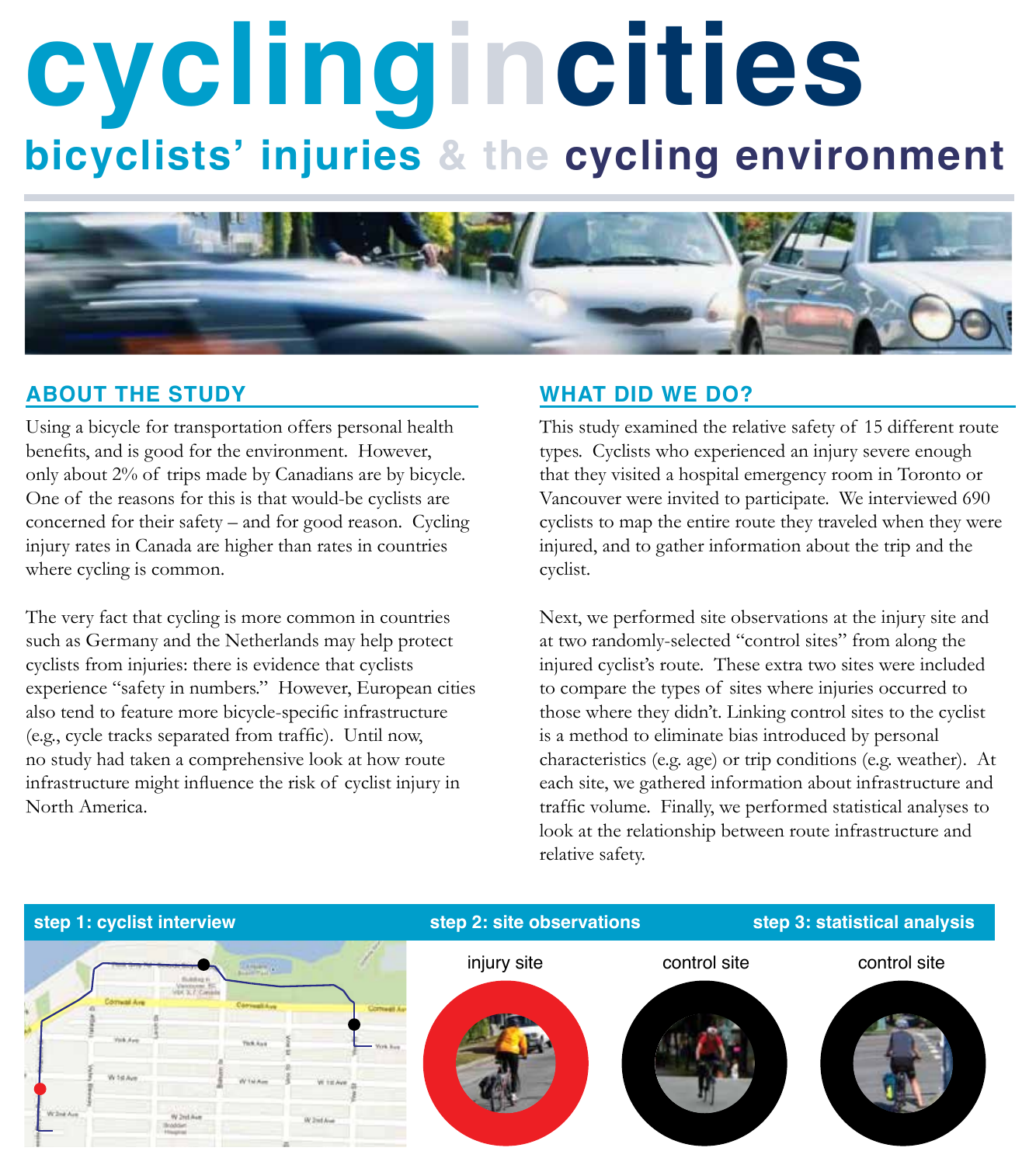## **What about intersections?**

We conducted a separate analysis to examine infrastructure risks specific to intersections.

We found that intersections of quiet residential streets were much safer than intersections of major streets.

Traffic circles on residential streets made these intersections more risky than they otherwise would be.

#### **What did we learn about the safety of route types?**

We compared the various route types against the most commonly observed type: major streets with parked cars and no bike infrastructure. We found that certain route types were significantly safer than others. The graphic below illustrates each route type and shows which routes were safer.

> bike lane, parked cars present sidewalk shared lane, bike lane, no bike infrastructure, shared lane, bike lanes, cycle tracks

Cycle tracks alongside major streets but separated by a physical barrier were by far the safest of the 15 routes. Most routes on quiet residential streets were relatively safe, especially where motor vehicle traffic was diverted away from these streets. Bike lanes on major streets, especially those without parked cars, were safer than major streets without bike lanes, with shared lanes, or with parked cars.

Three other infrastructure characteristics were significantly associated with increased injury risks: downhill grades; streetcar or train tracks; and construction.



#### **safer route types**





ROUTES ON RESIDENTIAL STREETS

ROUTES ON<br>RESIDENTIAL STREETS



shared lane, parked cars present no bike infrastructure, no parked cars

shared lane, no parked cars



bike lanes, no parked cars







#### **more dangerous route types**

no bike infrastructure, parked cars present *(all other routes were compared to this one)*



 no bike infrastructure

bike route with traffic circles & speed bumps



bike route with traffic diverters



bike route